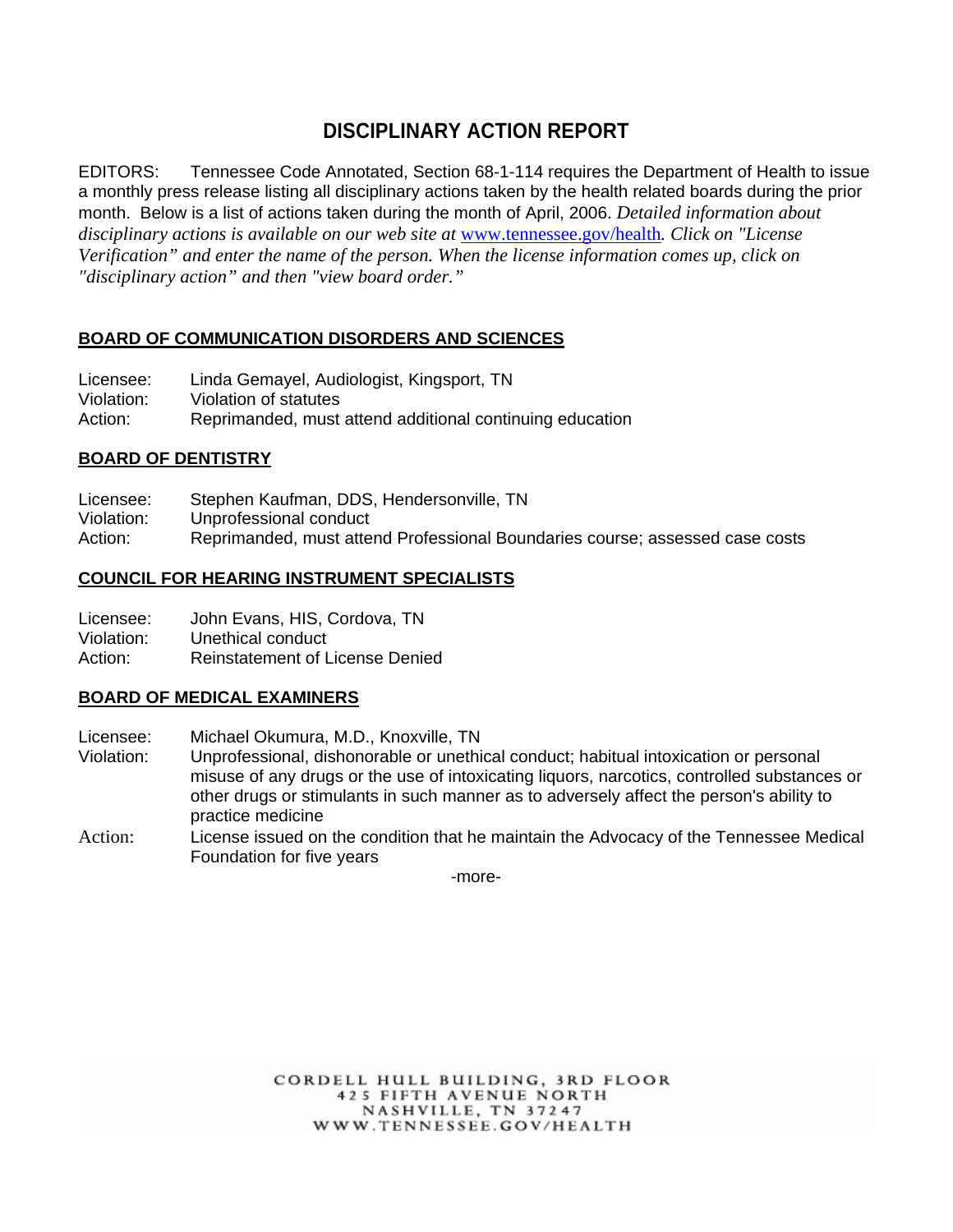- Licensee: Cynthia Shearer, M.D., Nashville, TN
- Violation: Engaging in the practice of medicine when mentally or physically unable to safely do so; unprofessional, dishonorable, or unethical conduct; gross malpractice, or a pattern of continued or repeated malpractice, ignorance, negligence or incompetence in the course of medical practice
- Action: License Summarily Suspended

## **BOARD OF NURSING**

- Licensee: Lori Dunnam, RN, Cosby, TN
- Violation: Addicted to alcohol or drugs to the degree of interfering with nursing duties
- Action: License Revoked
- Licensee: Thomas E. Elliott, LPN
- Violation: Failed to comply with prior order
- Action: Request for Order Modification for reinstatement of his license denied

# **BOARD OF OSTEOPATHIC EXAMINERS**

- Licensee: Robert H. Chatfield, DO, Swartz Creek, MI
- Violation: Out of State Action
- Action: Reprimanded; assessed case costs

# **BOARD OF PODIATRIC MEDICAL EXAMINERS**

- Licensee: Matthew Westerfield, DPM, Talbott, TN
- Violation: Unprofessional conduct; invasion of a field of practice in which the licensee is not licensed to practice or is not within the limits of the licensee's respective callings; dispensing, prescribing or otherwise distributing any controlled substance or any other drug not in the course of professional practice
- Action: License placed on Probation for one year; must attend prescribing course; assessed \$3,000 in civil penalties; and assessed case costs

# **BOARD OF VETERINARY MEDICAL EXAMINERS**

- Licensee: David G. Bennett, DVM, Brush Creek, TN
- Violation: Operating a Veterinary Facility without a permit
- Action: Must cease and desist operation until permit is issued; assessed \$1,800 in civil penalties
- Licensee: William Hezel, DVM, Memphis, TN
- Violation: Failed to comply with board order
- Action: Assessed additional case costs
- Licensee: Larry Mangum, DVM, Morristown, TN
- Violation: Misrepresentation in or connected with the practice of veterinary medicine in any of its branches; unprofessional or unethical conduct, or engaging in practices in connection with

#### -more-

CORDELL HULL BUILDING, 3RD FLOOR **425 FIFTH AVENUE NORTH** NASHVILLE, TN 37247 WWW.TENNESSEE.GOV/HEALTH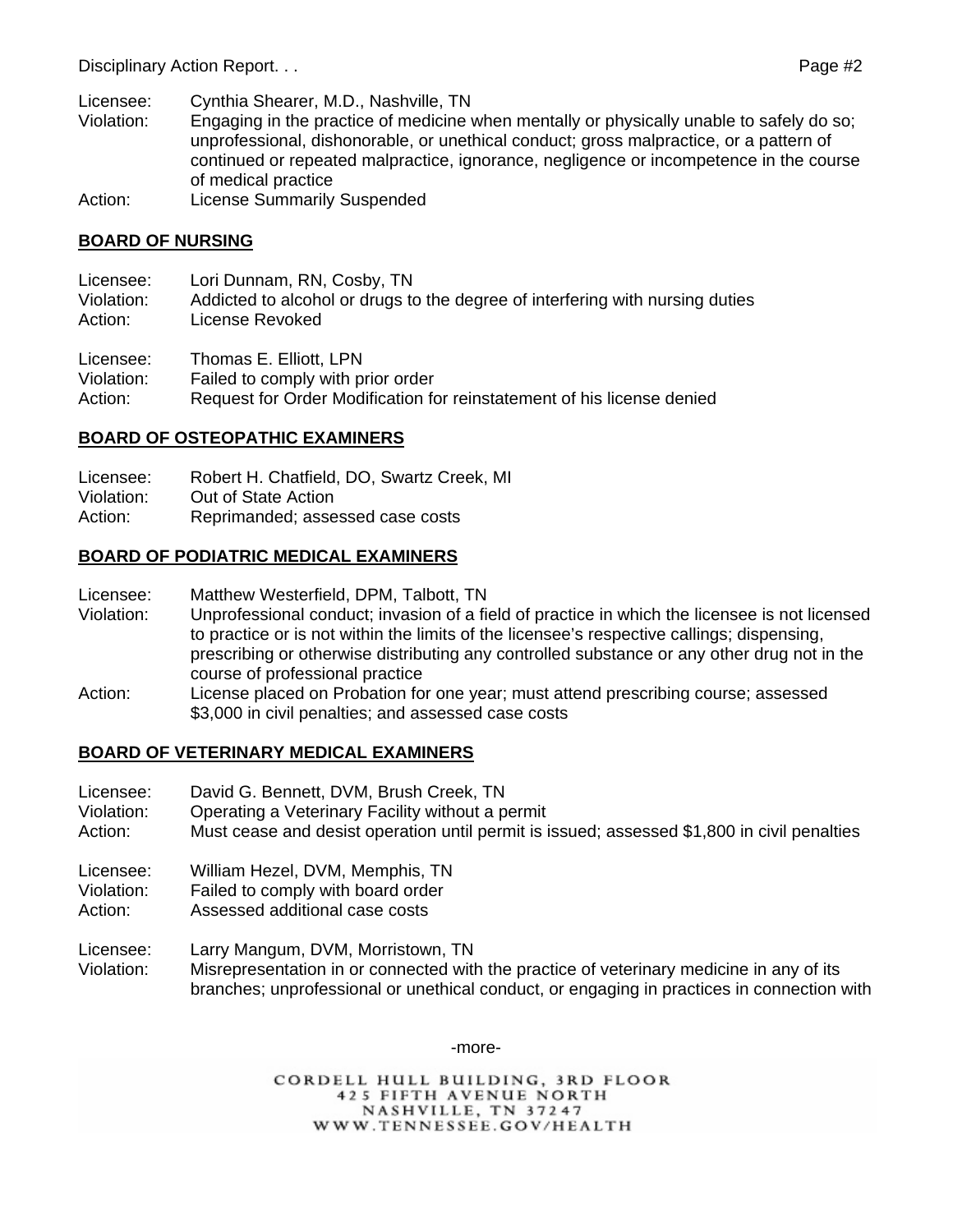the practice of veterinary medicine which are in violation of the standards of professional conduct; conduct reflecting unfavorably upon the profession of veterinary medicine; dispensing, prescribing, or otherwise distributing any controlled substance or any other drug not in the course of the accepted practice of veterinary medicine Action: Reprimanded

- Licensee: Denis B. Ryan, DVM, Knoxville, TN
- Violation: Violation of the provisions of the Consumer Right to Know Act; unprofessional or unethical conduct; conduct reflecting unfavorably upon the profession of veterinary medicine; the willful making of any false statement as to material matter in any oath or affidavit that is required; medical records release violation
- Action: License placed on Probation; must undergo an evaluation within 60 days

#### **BOARD OF EMERGENCY MEDICAL SERVICES**

Licensee: David Earl Nixon, First Responder, Westmoreland, TN Violation: Violation of any criminal statute which involves moral turpitude or reflects upon the person's ability to fulfill such person's responsibilities Action: License Revoked

### **APRIL, 2006 ABUSE REGISTRY PLACEMENTS**

| Individual:                          | Clifford Bowen, Direct Care Staff, Clarksville, TN                                                           |
|--------------------------------------|--------------------------------------------------------------------------------------------------------------|
| Violation:                           | <b>Neglect</b>                                                                                               |
| Action:                              | <b>Placed on Abuse Registry</b>                                                                              |
| Individual:                          | Demetrius Cobbin, Direct Care Staff, Clarksville, TN                                                         |
| Violation:                           | Misappropriation                                                                                             |
| Action:                              | <b>Placed on Abuse Registry</b>                                                                              |
| Individual:                          | Stephanie Greer, Personal Assistant, Memphis, TN                                                             |
| Violation:                           | <b>Neglect</b>                                                                                               |
| Action:                              | <b>Placed on Abuse Registry</b>                                                                              |
| Individual:                          | Daniel Gregory, Support Staff, Cottontown, TN                                                                |
| Violation:                           | Verbal Abuse                                                                                                 |
| Action:                              | <b>Placed on Abuse Registry</b>                                                                              |
| Individual:                          | Annie Harris, Personal Care Attendant, Memphis, TN                                                           |
| Violation:                           | <b>Physical Abuse</b>                                                                                        |
| Action:                              | <b>Placed on Abuse Registry</b>                                                                              |
| Individual:<br>Violation:<br>Action: | Kelly Kitts, Nurse Aide, Knoxville, TN<br>Misappropriation<br>Placed on Abuse Registry<br><b>CNA Revoked</b> |

CORDELL HULL BUILDING, 3RD FLOOR **425 FIFTH AVENUE NORTH** NASHVILLE, TN 37247 WWW.TENNESSEE.GOV/HEALTH